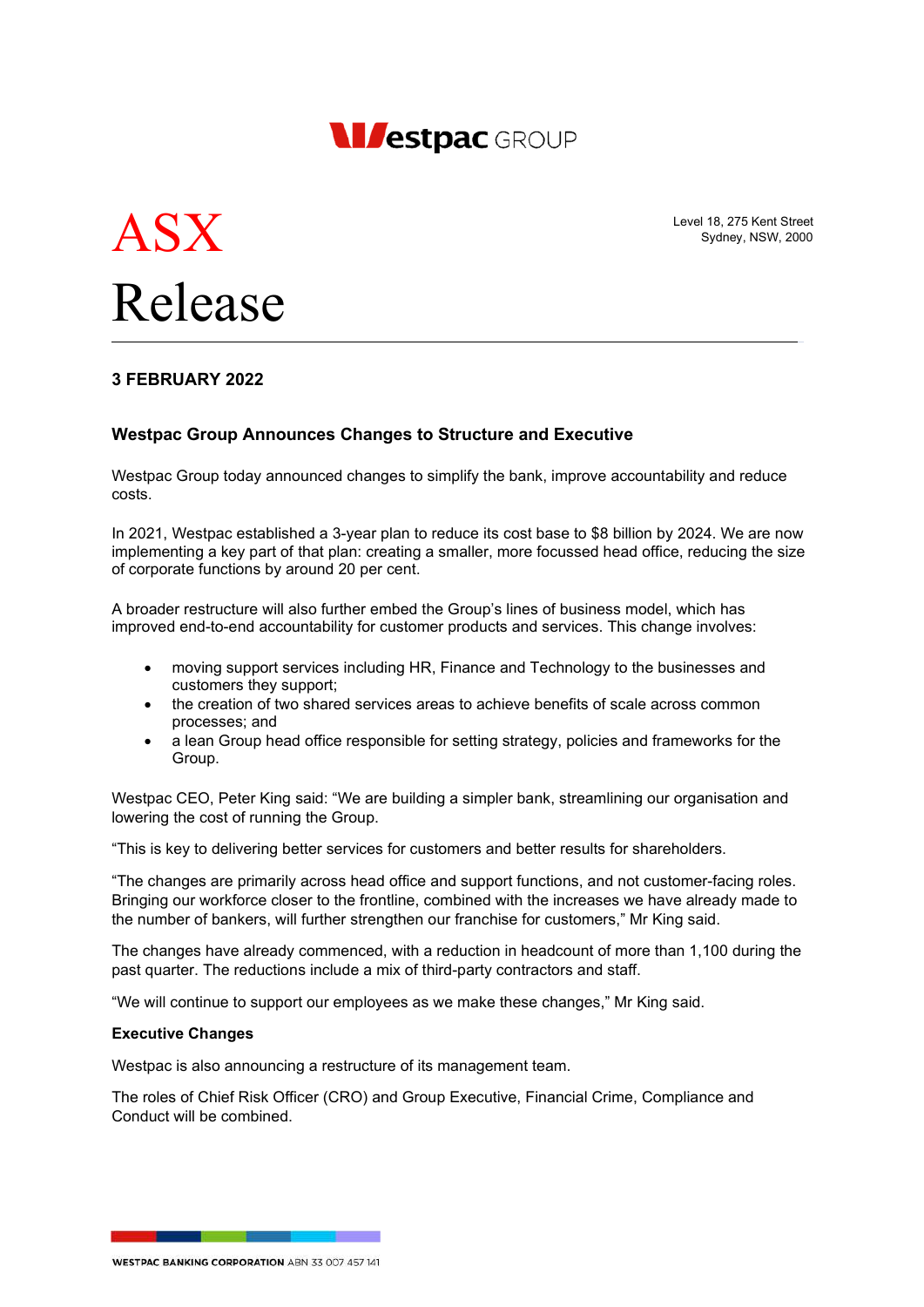"Two years ago, we elevated financial crime to a dedicated executive role to ensure we had a single focus on improving our performance. While there is still work to do, the time is now right to simplify accountabilities with all of our risk function under the CRO," Mr King said.

Chief Risk Officer, David Stephen has decided to leave the Group after more than three years of service. David led the Risk function through significant change and has helped the Group navigate a challenging external environment while also improving the Group's risk capability and culture.

Les Vance, Group Executive, Financial Crime, Compliance and Conduct will also be leaving the Group later in the year. He will continue to support the Customer Outcomes and Risk Excellence (CORE) program for a period, reporting to Peter King.

"Continuing to transform culture and risk management remains a major focus for the Group and the CORE program is an integral part of this plan, so I'm pleased Les will be staying on during this transition period to help maintain momentum," said Mr King.

Ryan Zanin has been appointed Westpac Group Chief Risk Officer, joining the Group from the Federal National Mortgage Association (Fannie Mae) in New York, where he is Executive Vice President and Chief Risk Officer.

Mr King said: "Ryan Zanin will build on the work underway, as we continue to drive our risk transformation. I'm pleased we will have someone of Ryan's calibre joining Westpac.

"Ryan is a proven risk leader with extensive risk management experience, having held senior risk roles at some of the world's largest financial services companies, including Fannie Mae, GE Capital and Wells Fargo."

Two new divisions will also be created to drive further efficiency and productivity - Corporate Services and Customer Services & Technology.

Corporate Services brings together the shared services functions of Property, Procurement, HR Services, Finance Services, Corporate Affairs & Community and Sustainability. Carolyn McCann, currently Group Executive, Customer & Corporate Relations, will lead this new division.

Customer Services & Technology will be responsible for functions that support our customers and benefit from operating at scale including Operations, Remediation, Complaints and Technology. Scott Collary, currently Chief Operating Officer, will lead this division as Group Executive, Customer Services and Technology.

"I would like to thank David Stephen for his service during a challenging time for Westpac. He has overhauled Westpac's risk management approach and leaves it in a much better place. I would also like to thank Les Vance who has made a significant contribution to the Group over many years, most recently playing a pivotal role in uplifting our financial crime capability," said Mr King.

Mr Stephen will remain in his current role until May, when Mr Zanin will join the Group subject to regulatory approval.

The Group expects to incur a small restructuring charge with its First Half 2022 results. As the Group refines the changes and the new roles, it expects to book additional restructuring charges at the Group's Full Year 2022 results.

### **About Ryan Zanin**

Mr Zanin has more than 40 years' experience in large, complex, global financial services businesses including consumer, commercial, investment banking, and markets.

Currently Executive Vice President and Chief Risk Officer for the Federal National Mortgage Association in New York, Mr Zanin has held Chief Risk Officer roles at GE Capital, Wells Fargo & Company, Wachovia Corporation and Deutsche Bank. Mr Zanin has also been on the Boards of Fannie Mae and General Electric Capital Corporation. A Canadian, Mr Zanin began his career at the